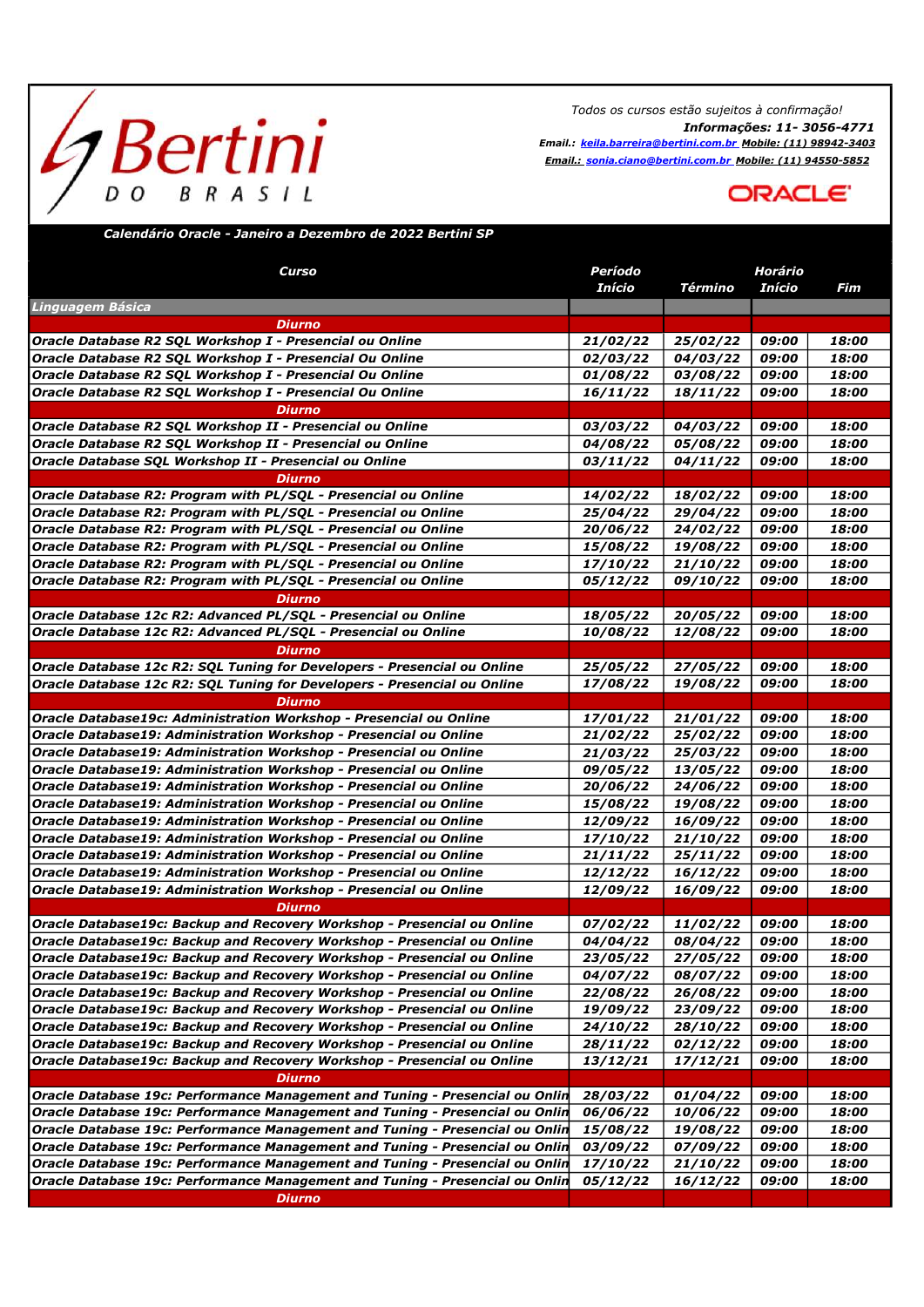| Oracle Database19C: Managing Multitenant Architecture - Presencial ou Online | 14/03/22  | 18/03/22 | 09:00 | 18:00 |
|------------------------------------------------------------------------------|-----------|----------|-------|-------|
| Oracle Database19C: Managing Multitenant Architecture - Presencial ou Online | 11/04/22  | 14/04/22 | 09:00 | 18:00 |
| Oracle Database19C: Managing Multitenant Architecture - Presencial ou Online | 16/05/22  | 20/05/22 | 09:00 | 18:00 |
| Oracle Database19C: Managing Multitenant Architecture - Presencial ou Online | 08/08/22  | 11/08/22 | 09:00 | 18:00 |
| Oracle Database19C: Managing Multitenant Architecture - Presencial ou Online | 04/10/22  | 07/10/22 | 09:00 | 18:00 |
| Oracle Database19C: Managing Multitenant Architecture - Presencial ou Online | 21/11/22  | 24/11/22 | 09:00 | 18:00 |
| Oracle Database19C: Managing Multitenant Architecture - Presencial ou Online | 13/12/21  | 17/12/21 | 09:00 | 18:00 |
| <b>Diurno</b>                                                                |           |          |       |       |
| Oracle Database 19c R2: ASM Administration - Presencial ou Online            | 19/04/22  | 20/04/22 | 09:00 | 18:00 |
| Oracle Database 19c R2: ASM Administration - Presencial ou Online            | 14/06/22  | 15/06/22 | 09:00 | 18:00 |
| Oracle Database 19c R2: ASM Administration - Presencial ou Online            | 09/08/22  | 10/08/22 | 09:00 | 18:00 |
| Oracle Database 19c R2: ASM Administration - Presencial ou Online            | 13/10/22  | 14/10/22 | 09:00 | 18:00 |
| Oracle Database 19c R2: ASM Administration - Presencial ou Online            | 17/11/22  | 18/11/22 | 09:00 | 18:00 |
| Diurno                                                                       |           |          |       |       |
| Oracle Database 19c R2: Clusterware Administration - Presencial ou Online    | 22/02/22  | 25/02/22 | 09:00 | 18:00 |
| Oracle Database 19c R2: Clusterware Administration - Presencial ou Online    | 03/05/22  | 06/02/22 | 09:00 | 18:00 |
| Oracle Database 19c R2: Clusterware Administration - Presencial ou Online    | 21/06/22  | 24/06/22 | 09:00 | 18:00 |
| Oracle Database 19c R2: Clusterware Administration - Presencial ou Online    | 16/08/22  | 19/08/22 | 09:00 | 18:00 |
| Oracle Database 19c R2: Clusterware Administration - Presencial ou Online    | 18/10/22  | 21/10/22 | 09:00 | 18:00 |
| Oracle Database 19c R2: Clusterware Administration - Presencial ou Online    | 06/12/22  | 09/12/22 | 09:00 | 18:00 |
| <b>Diurno</b>                                                                |           |          |       |       |
| Oracle Database 19c: Workshop de administração RAC                           | 08/03/22  | 12/03/22 | 09:00 | 18:00 |
| Oracle Database 19c: Workshop de administração RAC                           | 10/05/22  | 14/05/22 | 09:00 | 18:00 |
| Oracle Database 19c: Workshop de administração RAC                           | 05/07/22  | 09/07/22 | 09:00 | 18:00 |
| Oracle Database 19c: Workshop de administração RAC                           | 23/08/22  | 27/08/22 | 09:00 | 18:00 |
| Oracle Database 19c: Workshop de administração RAC                           | 27/09/22  | 01/10/22 | 09:00 | 18:00 |
| Oracle Database 19c: Workshop de administração RAC                           | 08/11/22  | 13/11/22 | 09:00 | 18:00 |
| Oracle Database 19c: Workshop de administração RAC                           | 13/12/22  | 17/12/22 | 09:00 | 18:00 |
| <b>Diurno</b>                                                                |           |          |       |       |
| Oracle Database 19c: Workshop de administração do Data Guard                 | 15/02/22  | 19/02/22 | 09:00 | 18:00 |
| Oracle Database 19c: Workshop de administração do Data Guard                 | 26/04/222 | 30/04/22 | 09:00 | 18:00 |
| Oracle Database 19c: Workshop de administração do Data Guard                 | 05/06/22  | 08/06/22 | 09:00 | 18:00 |
|                                                                              |           |          |       |       |
| Oracle Database 19c: Workshop de administração do Data Guard                 | 09/08/22  | 13/08/22 | 09:00 | 18:00 |
| Oracle Database 19c: Workshop de administração do Data Guard                 | 04/10/22  | 08/10/22 | 09:00 | 18:00 |
| Oracle Database 19c: Workshop de administração do Data Guard                 | 13/12/22  | 17/12/22 | 09:00 | 18:00 |
| Diurno                                                                       |           |          |       |       |
| Oracle GoldenGate 19c: Fundamentals for Oracle                               | 14/02/22  | 17/02/22 | 09:00 | 18:00 |
| Oracle GoldenGate 19c: Fundamentals for Oracle                               | 11/04/22  | 14/04/22 | 09:00 | 18:00 |
| Oracle GoldenGate 19c: Fundamentals for Oracle                               | 12/07/22  | 15/07/22 | 09:00 | 18:00 |
| <b>Oracle GoldenGate 19c: Fundamentals for Oracle</b>                        | 05/09/22  | 09/09/22 | 09:00 | 18:00 |
| Oracle GoldenGate 19c: Fundamentals for Oracle                               | 21/11/22  | 24/11/22 | 09:00 | 18:00 |
| Oracle Database12C: Managing Multitenant Architecture - Presencial ou Online | 14/03/22  | 17/03/22 | 09:00 | 18:00 |
| Oracle Database12c: Managing Multitenant Architecture - Presencial ou Online | 10/05/22  | 13/05/22 | 09:00 | 18:00 |
| Oracle Database12c: Managing Multitenant Architecture - Presencial ou Online | 12/07/22  | 15/07/22 | 09:00 | 18:00 |
| Oracle Database12c: Managing Multitenant Architecture - Presencial ou Online | 13/09/22  | 16/09/22 | 09:00 | 18:00 |
| Oracle Database12c: Managing Multitenant Architecture - Presencial ou Online | 07/11/22  | 10/11/22 | 09:00 | 18:00 |
| Diurno                                                                       |           |          |       |       |
| Oracle Database 12c R2: ASM Administration - Presencial ou Online            | 10/05/22  | 11/05/22 | 09:00 | 18:00 |
| Oracle Database 12c R2: ASM Administration - Presencial ou Online            | 09/08/22  | 10/08/22 | 09:00 | 18:00 |
| Diurno                                                                       |           |          |       |       |
| Oracle Database 12c R2: Clusterware Administration - Presencial ou Online    | 16/05/22  | 20/05/22 | 09:00 | 18:00 |
| Oracle Database 12c R2: Clusterware Administration - Presencial ou Online    | 16/08/22  | 19/08/22 | 09:00 | 18:00 |
| Diurno                                                                       |           |          |       |       |
| Oracle Database 12c R2: RAC Administration - Presencial ou Online            | 17/05/22  | 20/05/22 | 09:00 | 18:00 |
| Oracle Database 12c R2: RAC Administration - Presencial ou Online            | 23/08/22  | 26/08/22 | 09:00 | 18:00 |
| <b>Oracle Exadata Database Machine: Implementation and Administration</b>    | 14/02/22  | 18/02/22 | 09:00 | 18:00 |
| Oracle Exadata Database Machine: Implementation and Administration           | 21/03/22  | 25/03/22 | 09:00 | 18:00 |
| <b>Oracle Exadata Database Machine: Implementation and Administration</b>    | 16/05/22  | 20/05/22 | 09:00 | 18:00 |
| <b>Oracle Exadata Database Machine: Implementation and Administration</b>    | 04/07/22  | 08/05/22 | 09:00 | 18:00 |
| <b>Oracle Exadata Database Machine: Implementation and Administration</b>    | 22/08/22  | 26/08/22 | 09:00 | 18:00 |
| Oracle Exadata Database Machine: Implementation and Administration           | 17/10/22  | 21/10/22 | 09:00 | 18:00 |
| <b>Oracle Exadata Database Machine: Implementation and Administration</b>    | 05/12/22  | 09/12/22 | 09:00 | 18:00 |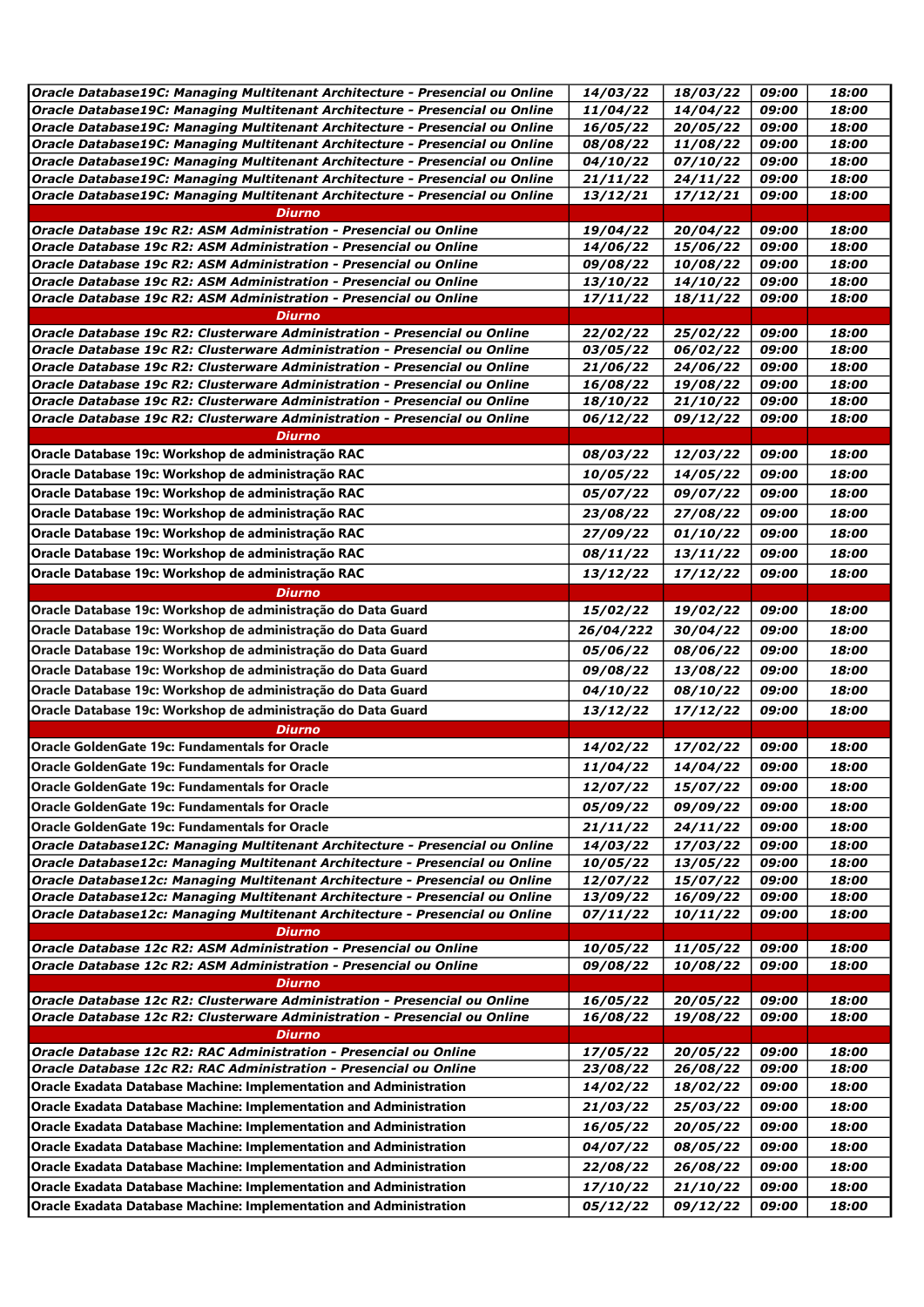| Oracle Database12c: Administration Workshop - Presencial ou Online<br>09:00<br>18:00<br>08/03/22<br>12/03/22<br>Oracle Database12c: Administration Workshop - Presencial ou Online<br>14/05/22<br>18:00<br>10/05/22<br>09:00<br>Oracle Database12c: Administration Workshop - Presencial ou Online<br>07/07/22<br>09:00<br>18:00<br>05/07/22<br>Oracle Database12c: Administration Workshop - Presencial ou Online<br>06/08/22<br>09:00<br>18:00<br>02/08/22<br>Oracle Database12c: Administration Workshop - Presencial ou Online<br>15/10/22<br>09:00<br>18:00<br>11/10/22<br><b>Diurno</b><br>Oracle Database12c: Backup and Recovery Workshop - Presencial ou Online<br>15/03/22<br>19/03/22<br>09:00<br>18:00<br>18:00<br>Oracle Database12c: Backup and Recovery Workshop - Presencial ou Online<br>17/05/22<br>21/05/22<br>09:00<br>18:00<br>Oracle Database12c: Backup and Recovery Workshop - Presencial ou Online<br>12/07/22<br>16/07/22<br>09:00<br>Oracle Database12c: Backup and Recovery Workshop - Presencial ou Online<br>03/08/22<br>09:00<br>18:00<br>30/08/22<br>Oracle Database12c: Backup and Recovery Workshop - Presencial ou Online<br>18:00<br>20/10/22<br>09:00<br><i><b>18/10/22</b></i><br>Oracle Database12c: Backup and Recovery Workshop - Presencial ou Online<br>09:00<br>18:00<br>10/11/22<br>06/12/22<br>Oracle Database12c: Backup and Recovery Workshop - Presencial ou Online<br>09:00<br>18:00<br><b>Diurno</b><br>Oracle Database 12c: Performance Management and Tuning - Presencial ou Onlin<br>21/03/22<br>25/03/22<br>09:00<br>18:00<br>Oracle Database 12c: Performance Management and Tuning - Presencial ou Onlin<br>25/05/22<br>27/05/22<br>09:00<br>18:00<br>Oracle Database 12c: Performance Management and Tuning - Presencial ou Onlin<br>22/07/22<br>18:00<br>18/07/22<br>09:00<br>09:00<br>18:00<br> Oracle Database 12c: Performance Management and Tuning - Presencial ou Onlin<br>05/09/22<br>09/09/22<br> Oracle Database 12c: Performance Management and Tuning - Presencial ou Onlin<br>25/10/22<br>28/10/22<br>09:00<br>18:00<br>16/12/22<br>18:00<br>Oracle Database 12c: Performance Management and Tuning - Presencial ou Onlin<br>12/12/22<br>09:00<br><b>Diurno</b><br>Oracle Application Express Workshop I - Presencial ou Online<br>14/03/22<br>18/03/22<br>09:00<br>18:00<br>Oracle Application Express Workshop I - Presencial ou Online<br>20/05/22<br>09:00<br>18:00<br>16/05/22<br>Oracle Application Express Workshop I - Presencial ou Online<br>18:00<br>13/07/22<br>15/07/22<br>09:00<br>Oracle Application Express Workshop I - Presencial ou Online<br>29/08/22<br>02/08/22<br>09:00<br>18:00<br>18:00<br>Oracle Application Express Workshop I - Presencial ou Online<br>17/10/22<br>21/10/22<br>09:00<br>09/11/22<br>09:00<br>18:00<br><b>Oracle Application Express Workshop II - Presencial ou Online</b><br>05/12/22<br>25/03/22<br>09:00<br>18:00<br> Oracle Application Express Workshop II - Presencial ou Online<br>21/03/22<br>Oracle Application Express Workshop II - Presencial ou Online<br>27/05/22<br>09:00<br>18:00<br>25/05/22<br>Oracle Application Express Workshop II - Presencial ou Online<br>18:00<br>18/07/22<br>22/07/22<br>09:00<br>18:00<br> Oracle Application Express Workshop II - Presencial ou Online<br>05/09/22<br>09/09/22<br>09:00<br>Oracle Application Express Workshop II - Presencial ou Online<br>25/10/22<br>28/10/22<br>09:00<br>18:00<br>16/12/22<br>09:00<br>18:00<br><b>Oracle Application Express Administration - Presencial ou Online</b><br>12/12/22<br><b>Diurno</b><br>14/05/22<br>18:00<br> Oracle Database Security: Detective Controls Ed1 - Presencial ou Online - 5 dias<br>10/05/22<br>09:00<br><b>Diurno</b><br>16/11/22<br>19/11/22<br>09:00<br>18:00<br>Diurno<br>Oracle Weblogic 12c Administration I Ed3 - Presencial ou Online - 5 dias<br>07/03/22<br>11/03/22<br>09:00<br>18:00<br>06/05/22<br>02/05/22<br>09:00<br>18:00<br>Oracle Weblogic 12c Administration I Ed3 - Presencial ou Online - 5 dias<br><i><b>08/08/22</b></i><br>12/08/22<br>09:00<br>18:00<br>18:00<br>17/10/22<br>19/10/22<br>09:00<br>Oracle Weblogic 12c Administration I Ed3 - Presencial ou Online - 5 dias<br>18:00<br>09/12/22<br>09:00<br>05/12/22<br>Diurno<br>Oracle Database 19c New Features for Administrators - Presencial ou Online - 2 d<br>08/03/22<br>09/03/22<br>09:00<br>18:00<br>Oracle Database 19c New Features for Administrators - Presencial ou Online - 2 d<br>10/05/22<br>11/05/22<br>09:00<br>18:00<br>18/10/22<br>20/10/22<br> Oracle Database 19c New Features for Administrators - Presencial ou Online - 2 d<br>09:00<br>18:00<br>Oracle Database 19c New Features for Administrators - Presencial ou Online - 2 d<br>05/12/22<br>09:00<br>18:00<br>06/12/22<br><b>Diurno</b><br>Oracle Database 18c New Features for Administrators - Presencial ou On line - 5<br>07/03/22<br>11/03/22<br>09:00<br>18:00<br>Oracle Database 18c New Features for Administrators - Presencial ou On line - 5<br>02/05/22<br>06/05/22<br>09:00<br>18:00<br><b>Diurno</b><br>07/03/22<br>11/03/22<br>09:00<br>18:00<br>Oracle Linux 8 System Administration - Presencial ou On line - 5 dias<br>02/05/22<br>06/05/22<br>09:00<br>18:00<br>Oracle Linux 8 System Administration - Presencial ou On line - 5 dias<br>18:00<br>10/07/22<br>16/0722<br>09:00<br>Oracle Linux 8 System Administration - Presencial ou On line - 5 dias<br>05/09/22<br>09/09/22<br>09:00<br>18:00<br>14/10/22<br>Oracle Linux 8 System Administration - Presencial ou On line - 5 dias<br>10/10/22<br>09:00<br>18:00<br>Oracle Linux 8 System Administration - Presencial ou On line - 5 dias<br>18:00<br>05/12/22<br>09/12/22<br>09:00<br><b>Diurno</b><br>Oracle Linux 8 System Administration Advanced - Presencial ou On line - 5 dias<br>21/03/22<br>25/03/22<br>09:00<br>18:00<br>Oracle Linux 8 System Administration Advanced - Presencial ou On line - 5 dias<br>18:00<br>06/06/22<br>11/06/22<br>09:00<br>Oracle Linux 8 System Administration Advanced - Presencial ou On line - 5 dias<br>08/08/22<br>12/08/22<br>09:00<br>18:00<br>07/10/22<br> Oracle Linux 8 System Administration Advanced - Presencial ou On line - 5 dias<br>03/10/22<br>09:00<br>18:00<br>Oracle Linux 8 System Administration Advanced - Presencial ou On line - 5 dias<br>05/12/22<br>09/12/22<br>18:00<br>09:00<br><b>Diurno</b> | Diurno                                                                                                                                                                                                                        |  |  |
|-----------------------------------------------------------------------------------------------------------------------------------------------------------------------------------------------------------------------------------------------------------------------------------------------------------------------------------------------------------------------------------------------------------------------------------------------------------------------------------------------------------------------------------------------------------------------------------------------------------------------------------------------------------------------------------------------------------------------------------------------------------------------------------------------------------------------------------------------------------------------------------------------------------------------------------------------------------------------------------------------------------------------------------------------------------------------------------------------------------------------------------------------------------------------------------------------------------------------------------------------------------------------------------------------------------------------------------------------------------------------------------------------------------------------------------------------------------------------------------------------------------------------------------------------------------------------------------------------------------------------------------------------------------------------------------------------------------------------------------------------------------------------------------------------------------------------------------------------------------------------------------------------------------------------------------------------------------------------------------------------------------------------------------------------------------------------------------------------------------------------------------------------------------------------------------------------------------------------------------------------------------------------------------------------------------------------------------------------------------------------------------------------------------------------------------------------------------------------------------------------------------------------------------------------------------------------------------------------------------------------------------------------------------------------------------------------------------------------------------------------------------------------------------------------------------------------------------------------------------------------------------------------------------------------------------------------------------------------------------------------------------------------------------------------------------------------------------------------------------------------------------------------------------------------------------------------------------------------------------------------------------------------------------------------------------------------------------------------------------------------------------------------------------------------------------------------------------------------------------------------------------------------------------------------------------------------------------------------------------------------------------------------------------------------------------------------------------------------------------------------------------------------------------------------------------------------------------------------------------------------------------------------------------------------------------------------------------------------------------------------------------------------------------------------------------------------------------------------------------------------------------------------------------------------------------------------------------------------------------------------------------------------------------------------------------------------------------------------------------------------------------------------------------------------------------------------------------------------------------------------------------------------------------------------------------------------------------------------------------------------------------------------------------------------------------------------------------------------------------------------------------------------------------------------------------------------------------------------------------------------------------------------------------------------------------------------------------------------------------------------------------------------------------------------------------------------------------------------------------------------------------------------------------------------------------------------------------------------------------------------------------------------------------------------------------------------------------------------------------------------------------------------------------------------------------------------------------------------------------------------------------------------------------------------------------------------------------------------------------------------------------------------------------------------------------------------------------------------------------------------------------------------------------------------------------------------------------------------------------------------------------------------------------------------------------------------------------------------------------------------------------------------------------------------------------------------------------------------------------------------------------------------------------------------------------------------------------------------------------------------------------------------------------------------------------------------------------------------------------------------------------------------------------------------------------------|-------------------------------------------------------------------------------------------------------------------------------------------------------------------------------------------------------------------------------|--|--|
|                                                                                                                                                                                                                                                                                                                                                                                                                                                                                                                                                                                                                                                                                                                                                                                                                                                                                                                                                                                                                                                                                                                                                                                                                                                                                                                                                                                                                                                                                                                                                                                                                                                                                                                                                                                                                                                                                                                                                                                                                                                                                                                                                                                                                                                                                                                                                                                                                                                                                                                                                                                                                                                                                                                                                                                                                                                                                                                                                                                                                                                                                                                                                                                                                                                                                                                                                                                                                                                                                                                                                                                                                                                                                                                                                                                                                                                                                                                                                                                                                                                                                                                                                                                                                                                                                                                                                                                                                                                                                                                                                                                                                                                                                                                                                                                                                                                                                                                                                                                                                                                                                                                                                                                                                                                                                                                                                                                                                                                                                                                                                                                                                                                                                                                                                                                                                                                                                                                                                                                                                                                                                                                                                                                                                                                                                                                                                                                                                                         |                                                                                                                                                                                                                               |  |  |
|                                                                                                                                                                                                                                                                                                                                                                                                                                                                                                                                                                                                                                                                                                                                                                                                                                                                                                                                                                                                                                                                                                                                                                                                                                                                                                                                                                                                                                                                                                                                                                                                                                                                                                                                                                                                                                                                                                                                                                                                                                                                                                                                                                                                                                                                                                                                                                                                                                                                                                                                                                                                                                                                                                                                                                                                                                                                                                                                                                                                                                                                                                                                                                                                                                                                                                                                                                                                                                                                                                                                                                                                                                                                                                                                                                                                                                                                                                                                                                                                                                                                                                                                                                                                                                                                                                                                                                                                                                                                                                                                                                                                                                                                                                                                                                                                                                                                                                                                                                                                                                                                                                                                                                                                                                                                                                                                                                                                                                                                                                                                                                                                                                                                                                                                                                                                                                                                                                                                                                                                                                                                                                                                                                                                                                                                                                                                                                                                                                         |                                                                                                                                                                                                                               |  |  |
|                                                                                                                                                                                                                                                                                                                                                                                                                                                                                                                                                                                                                                                                                                                                                                                                                                                                                                                                                                                                                                                                                                                                                                                                                                                                                                                                                                                                                                                                                                                                                                                                                                                                                                                                                                                                                                                                                                                                                                                                                                                                                                                                                                                                                                                                                                                                                                                                                                                                                                                                                                                                                                                                                                                                                                                                                                                                                                                                                                                                                                                                                                                                                                                                                                                                                                                                                                                                                                                                                                                                                                                                                                                                                                                                                                                                                                                                                                                                                                                                                                                                                                                                                                                                                                                                                                                                                                                                                                                                                                                                                                                                                                                                                                                                                                                                                                                                                                                                                                                                                                                                                                                                                                                                                                                                                                                                                                                                                                                                                                                                                                                                                                                                                                                                                                                                                                                                                                                                                                                                                                                                                                                                                                                                                                                                                                                                                                                                                                         |                                                                                                                                                                                                                               |  |  |
|                                                                                                                                                                                                                                                                                                                                                                                                                                                                                                                                                                                                                                                                                                                                                                                                                                                                                                                                                                                                                                                                                                                                                                                                                                                                                                                                                                                                                                                                                                                                                                                                                                                                                                                                                                                                                                                                                                                                                                                                                                                                                                                                                                                                                                                                                                                                                                                                                                                                                                                                                                                                                                                                                                                                                                                                                                                                                                                                                                                                                                                                                                                                                                                                                                                                                                                                                                                                                                                                                                                                                                                                                                                                                                                                                                                                                                                                                                                                                                                                                                                                                                                                                                                                                                                                                                                                                                                                                                                                                                                                                                                                                                                                                                                                                                                                                                                                                                                                                                                                                                                                                                                                                                                                                                                                                                                                                                                                                                                                                                                                                                                                                                                                                                                                                                                                                                                                                                                                                                                                                                                                                                                                                                                                                                                                                                                                                                                                                                         |                                                                                                                                                                                                                               |  |  |
|                                                                                                                                                                                                                                                                                                                                                                                                                                                                                                                                                                                                                                                                                                                                                                                                                                                                                                                                                                                                                                                                                                                                                                                                                                                                                                                                                                                                                                                                                                                                                                                                                                                                                                                                                                                                                                                                                                                                                                                                                                                                                                                                                                                                                                                                                                                                                                                                                                                                                                                                                                                                                                                                                                                                                                                                                                                                                                                                                                                                                                                                                                                                                                                                                                                                                                                                                                                                                                                                                                                                                                                                                                                                                                                                                                                                                                                                                                                                                                                                                                                                                                                                                                                                                                                                                                                                                                                                                                                                                                                                                                                                                                                                                                                                                                                                                                                                                                                                                                                                                                                                                                                                                                                                                                                                                                                                                                                                                                                                                                                                                                                                                                                                                                                                                                                                                                                                                                                                                                                                                                                                                                                                                                                                                                                                                                                                                                                                                                         |                                                                                                                                                                                                                               |  |  |
|                                                                                                                                                                                                                                                                                                                                                                                                                                                                                                                                                                                                                                                                                                                                                                                                                                                                                                                                                                                                                                                                                                                                                                                                                                                                                                                                                                                                                                                                                                                                                                                                                                                                                                                                                                                                                                                                                                                                                                                                                                                                                                                                                                                                                                                                                                                                                                                                                                                                                                                                                                                                                                                                                                                                                                                                                                                                                                                                                                                                                                                                                                                                                                                                                                                                                                                                                                                                                                                                                                                                                                                                                                                                                                                                                                                                                                                                                                                                                                                                                                                                                                                                                                                                                                                                                                                                                                                                                                                                                                                                                                                                                                                                                                                                                                                                                                                                                                                                                                                                                                                                                                                                                                                                                                                                                                                                                                                                                                                                                                                                                                                                                                                                                                                                                                                                                                                                                                                                                                                                                                                                                                                                                                                                                                                                                                                                                                                                                                         |                                                                                                                                                                                                                               |  |  |
|                                                                                                                                                                                                                                                                                                                                                                                                                                                                                                                                                                                                                                                                                                                                                                                                                                                                                                                                                                                                                                                                                                                                                                                                                                                                                                                                                                                                                                                                                                                                                                                                                                                                                                                                                                                                                                                                                                                                                                                                                                                                                                                                                                                                                                                                                                                                                                                                                                                                                                                                                                                                                                                                                                                                                                                                                                                                                                                                                                                                                                                                                                                                                                                                                                                                                                                                                                                                                                                                                                                                                                                                                                                                                                                                                                                                                                                                                                                                                                                                                                                                                                                                                                                                                                                                                                                                                                                                                                                                                                                                                                                                                                                                                                                                                                                                                                                                                                                                                                                                                                                                                                                                                                                                                                                                                                                                                                                                                                                                                                                                                                                                                                                                                                                                                                                                                                                                                                                                                                                                                                                                                                                                                                                                                                                                                                                                                                                                                                         |                                                                                                                                                                                                                               |  |  |
|                                                                                                                                                                                                                                                                                                                                                                                                                                                                                                                                                                                                                                                                                                                                                                                                                                                                                                                                                                                                                                                                                                                                                                                                                                                                                                                                                                                                                                                                                                                                                                                                                                                                                                                                                                                                                                                                                                                                                                                                                                                                                                                                                                                                                                                                                                                                                                                                                                                                                                                                                                                                                                                                                                                                                                                                                                                                                                                                                                                                                                                                                                                                                                                                                                                                                                                                                                                                                                                                                                                                                                                                                                                                                                                                                                                                                                                                                                                                                                                                                                                                                                                                                                                                                                                                                                                                                                                                                                                                                                                                                                                                                                                                                                                                                                                                                                                                                                                                                                                                                                                                                                                                                                                                                                                                                                                                                                                                                                                                                                                                                                                                                                                                                                                                                                                                                                                                                                                                                                                                                                                                                                                                                                                                                                                                                                                                                                                                                                         |                                                                                                                                                                                                                               |  |  |
|                                                                                                                                                                                                                                                                                                                                                                                                                                                                                                                                                                                                                                                                                                                                                                                                                                                                                                                                                                                                                                                                                                                                                                                                                                                                                                                                                                                                                                                                                                                                                                                                                                                                                                                                                                                                                                                                                                                                                                                                                                                                                                                                                                                                                                                                                                                                                                                                                                                                                                                                                                                                                                                                                                                                                                                                                                                                                                                                                                                                                                                                                                                                                                                                                                                                                                                                                                                                                                                                                                                                                                                                                                                                                                                                                                                                                                                                                                                                                                                                                                                                                                                                                                                                                                                                                                                                                                                                                                                                                                                                                                                                                                                                                                                                                                                                                                                                                                                                                                                                                                                                                                                                                                                                                                                                                                                                                                                                                                                                                                                                                                                                                                                                                                                                                                                                                                                                                                                                                                                                                                                                                                                                                                                                                                                                                                                                                                                                                                         |                                                                                                                                                                                                                               |  |  |
|                                                                                                                                                                                                                                                                                                                                                                                                                                                                                                                                                                                                                                                                                                                                                                                                                                                                                                                                                                                                                                                                                                                                                                                                                                                                                                                                                                                                                                                                                                                                                                                                                                                                                                                                                                                                                                                                                                                                                                                                                                                                                                                                                                                                                                                                                                                                                                                                                                                                                                                                                                                                                                                                                                                                                                                                                                                                                                                                                                                                                                                                                                                                                                                                                                                                                                                                                                                                                                                                                                                                                                                                                                                                                                                                                                                                                                                                                                                                                                                                                                                                                                                                                                                                                                                                                                                                                                                                                                                                                                                                                                                                                                                                                                                                                                                                                                                                                                                                                                                                                                                                                                                                                                                                                                                                                                                                                                                                                                                                                                                                                                                                                                                                                                                                                                                                                                                                                                                                                                                                                                                                                                                                                                                                                                                                                                                                                                                                                                         |                                                                                                                                                                                                                               |  |  |
|                                                                                                                                                                                                                                                                                                                                                                                                                                                                                                                                                                                                                                                                                                                                                                                                                                                                                                                                                                                                                                                                                                                                                                                                                                                                                                                                                                                                                                                                                                                                                                                                                                                                                                                                                                                                                                                                                                                                                                                                                                                                                                                                                                                                                                                                                                                                                                                                                                                                                                                                                                                                                                                                                                                                                                                                                                                                                                                                                                                                                                                                                                                                                                                                                                                                                                                                                                                                                                                                                                                                                                                                                                                                                                                                                                                                                                                                                                                                                                                                                                                                                                                                                                                                                                                                                                                                                                                                                                                                                                                                                                                                                                                                                                                                                                                                                                                                                                                                                                                                                                                                                                                                                                                                                                                                                                                                                                                                                                                                                                                                                                                                                                                                                                                                                                                                                                                                                                                                                                                                                                                                                                                                                                                                                                                                                                                                                                                                                                         |                                                                                                                                                                                                                               |  |  |
|                                                                                                                                                                                                                                                                                                                                                                                                                                                                                                                                                                                                                                                                                                                                                                                                                                                                                                                                                                                                                                                                                                                                                                                                                                                                                                                                                                                                                                                                                                                                                                                                                                                                                                                                                                                                                                                                                                                                                                                                                                                                                                                                                                                                                                                                                                                                                                                                                                                                                                                                                                                                                                                                                                                                                                                                                                                                                                                                                                                                                                                                                                                                                                                                                                                                                                                                                                                                                                                                                                                                                                                                                                                                                                                                                                                                                                                                                                                                                                                                                                                                                                                                                                                                                                                                                                                                                                                                                                                                                                                                                                                                                                                                                                                                                                                                                                                                                                                                                                                                                                                                                                                                                                                                                                                                                                                                                                                                                                                                                                                                                                                                                                                                                                                                                                                                                                                                                                                                                                                                                                                                                                                                                                                                                                                                                                                                                                                                                                         |                                                                                                                                                                                                                               |  |  |
|                                                                                                                                                                                                                                                                                                                                                                                                                                                                                                                                                                                                                                                                                                                                                                                                                                                                                                                                                                                                                                                                                                                                                                                                                                                                                                                                                                                                                                                                                                                                                                                                                                                                                                                                                                                                                                                                                                                                                                                                                                                                                                                                                                                                                                                                                                                                                                                                                                                                                                                                                                                                                                                                                                                                                                                                                                                                                                                                                                                                                                                                                                                                                                                                                                                                                                                                                                                                                                                                                                                                                                                                                                                                                                                                                                                                                                                                                                                                                                                                                                                                                                                                                                                                                                                                                                                                                                                                                                                                                                                                                                                                                                                                                                                                                                                                                                                                                                                                                                                                                                                                                                                                                                                                                                                                                                                                                                                                                                                                                                                                                                                                                                                                                                                                                                                                                                                                                                                                                                                                                                                                                                                                                                                                                                                                                                                                                                                                                                         |                                                                                                                                                                                                                               |  |  |
|                                                                                                                                                                                                                                                                                                                                                                                                                                                                                                                                                                                                                                                                                                                                                                                                                                                                                                                                                                                                                                                                                                                                                                                                                                                                                                                                                                                                                                                                                                                                                                                                                                                                                                                                                                                                                                                                                                                                                                                                                                                                                                                                                                                                                                                                                                                                                                                                                                                                                                                                                                                                                                                                                                                                                                                                                                                                                                                                                                                                                                                                                                                                                                                                                                                                                                                                                                                                                                                                                                                                                                                                                                                                                                                                                                                                                                                                                                                                                                                                                                                                                                                                                                                                                                                                                                                                                                                                                                                                                                                                                                                                                                                                                                                                                                                                                                                                                                                                                                                                                                                                                                                                                                                                                                                                                                                                                                                                                                                                                                                                                                                                                                                                                                                                                                                                                                                                                                                                                                                                                                                                                                                                                                                                                                                                                                                                                                                                                                         |                                                                                                                                                                                                                               |  |  |
|                                                                                                                                                                                                                                                                                                                                                                                                                                                                                                                                                                                                                                                                                                                                                                                                                                                                                                                                                                                                                                                                                                                                                                                                                                                                                                                                                                                                                                                                                                                                                                                                                                                                                                                                                                                                                                                                                                                                                                                                                                                                                                                                                                                                                                                                                                                                                                                                                                                                                                                                                                                                                                                                                                                                                                                                                                                                                                                                                                                                                                                                                                                                                                                                                                                                                                                                                                                                                                                                                                                                                                                                                                                                                                                                                                                                                                                                                                                                                                                                                                                                                                                                                                                                                                                                                                                                                                                                                                                                                                                                                                                                                                                                                                                                                                                                                                                                                                                                                                                                                                                                                                                                                                                                                                                                                                                                                                                                                                                                                                                                                                                                                                                                                                                                                                                                                                                                                                                                                                                                                                                                                                                                                                                                                                                                                                                                                                                                                                         |                                                                                                                                                                                                                               |  |  |
|                                                                                                                                                                                                                                                                                                                                                                                                                                                                                                                                                                                                                                                                                                                                                                                                                                                                                                                                                                                                                                                                                                                                                                                                                                                                                                                                                                                                                                                                                                                                                                                                                                                                                                                                                                                                                                                                                                                                                                                                                                                                                                                                                                                                                                                                                                                                                                                                                                                                                                                                                                                                                                                                                                                                                                                                                                                                                                                                                                                                                                                                                                                                                                                                                                                                                                                                                                                                                                                                                                                                                                                                                                                                                                                                                                                                                                                                                                                                                                                                                                                                                                                                                                                                                                                                                                                                                                                                                                                                                                                                                                                                                                                                                                                                                                                                                                                                                                                                                                                                                                                                                                                                                                                                                                                                                                                                                                                                                                                                                                                                                                                                                                                                                                                                                                                                                                                                                                                                                                                                                                                                                                                                                                                                                                                                                                                                                                                                                                         |                                                                                                                                                                                                                               |  |  |
|                                                                                                                                                                                                                                                                                                                                                                                                                                                                                                                                                                                                                                                                                                                                                                                                                                                                                                                                                                                                                                                                                                                                                                                                                                                                                                                                                                                                                                                                                                                                                                                                                                                                                                                                                                                                                                                                                                                                                                                                                                                                                                                                                                                                                                                                                                                                                                                                                                                                                                                                                                                                                                                                                                                                                                                                                                                                                                                                                                                                                                                                                                                                                                                                                                                                                                                                                                                                                                                                                                                                                                                                                                                                                                                                                                                                                                                                                                                                                                                                                                                                                                                                                                                                                                                                                                                                                                                                                                                                                                                                                                                                                                                                                                                                                                                                                                                                                                                                                                                                                                                                                                                                                                                                                                                                                                                                                                                                                                                                                                                                                                                                                                                                                                                                                                                                                                                                                                                                                                                                                                                                                                                                                                                                                                                                                                                                                                                                                                         |                                                                                                                                                                                                                               |  |  |
|                                                                                                                                                                                                                                                                                                                                                                                                                                                                                                                                                                                                                                                                                                                                                                                                                                                                                                                                                                                                                                                                                                                                                                                                                                                                                                                                                                                                                                                                                                                                                                                                                                                                                                                                                                                                                                                                                                                                                                                                                                                                                                                                                                                                                                                                                                                                                                                                                                                                                                                                                                                                                                                                                                                                                                                                                                                                                                                                                                                                                                                                                                                                                                                                                                                                                                                                                                                                                                                                                                                                                                                                                                                                                                                                                                                                                                                                                                                                                                                                                                                                                                                                                                                                                                                                                                                                                                                                                                                                                                                                                                                                                                                                                                                                                                                                                                                                                                                                                                                                                                                                                                                                                                                                                                                                                                                                                                                                                                                                                                                                                                                                                                                                                                                                                                                                                                                                                                                                                                                                                                                                                                                                                                                                                                                                                                                                                                                                                                         |                                                                                                                                                                                                                               |  |  |
|                                                                                                                                                                                                                                                                                                                                                                                                                                                                                                                                                                                                                                                                                                                                                                                                                                                                                                                                                                                                                                                                                                                                                                                                                                                                                                                                                                                                                                                                                                                                                                                                                                                                                                                                                                                                                                                                                                                                                                                                                                                                                                                                                                                                                                                                                                                                                                                                                                                                                                                                                                                                                                                                                                                                                                                                                                                                                                                                                                                                                                                                                                                                                                                                                                                                                                                                                                                                                                                                                                                                                                                                                                                                                                                                                                                                                                                                                                                                                                                                                                                                                                                                                                                                                                                                                                                                                                                                                                                                                                                                                                                                                                                                                                                                                                                                                                                                                                                                                                                                                                                                                                                                                                                                                                                                                                                                                                                                                                                                                                                                                                                                                                                                                                                                                                                                                                                                                                                                                                                                                                                                                                                                                                                                                                                                                                                                                                                                                                         |                                                                                                                                                                                                                               |  |  |
|                                                                                                                                                                                                                                                                                                                                                                                                                                                                                                                                                                                                                                                                                                                                                                                                                                                                                                                                                                                                                                                                                                                                                                                                                                                                                                                                                                                                                                                                                                                                                                                                                                                                                                                                                                                                                                                                                                                                                                                                                                                                                                                                                                                                                                                                                                                                                                                                                                                                                                                                                                                                                                                                                                                                                                                                                                                                                                                                                                                                                                                                                                                                                                                                                                                                                                                                                                                                                                                                                                                                                                                                                                                                                                                                                                                                                                                                                                                                                                                                                                                                                                                                                                                                                                                                                                                                                                                                                                                                                                                                                                                                                                                                                                                                                                                                                                                                                                                                                                                                                                                                                                                                                                                                                                                                                                                                                                                                                                                                                                                                                                                                                                                                                                                                                                                                                                                                                                                                                                                                                                                                                                                                                                                                                                                                                                                                                                                                                                         |                                                                                                                                                                                                                               |  |  |
|                                                                                                                                                                                                                                                                                                                                                                                                                                                                                                                                                                                                                                                                                                                                                                                                                                                                                                                                                                                                                                                                                                                                                                                                                                                                                                                                                                                                                                                                                                                                                                                                                                                                                                                                                                                                                                                                                                                                                                                                                                                                                                                                                                                                                                                                                                                                                                                                                                                                                                                                                                                                                                                                                                                                                                                                                                                                                                                                                                                                                                                                                                                                                                                                                                                                                                                                                                                                                                                                                                                                                                                                                                                                                                                                                                                                                                                                                                                                                                                                                                                                                                                                                                                                                                                                                                                                                                                                                                                                                                                                                                                                                                                                                                                                                                                                                                                                                                                                                                                                                                                                                                                                                                                                                                                                                                                                                                                                                                                                                                                                                                                                                                                                                                                                                                                                                                                                                                                                                                                                                                                                                                                                                                                                                                                                                                                                                                                                                                         |                                                                                                                                                                                                                               |  |  |
|                                                                                                                                                                                                                                                                                                                                                                                                                                                                                                                                                                                                                                                                                                                                                                                                                                                                                                                                                                                                                                                                                                                                                                                                                                                                                                                                                                                                                                                                                                                                                                                                                                                                                                                                                                                                                                                                                                                                                                                                                                                                                                                                                                                                                                                                                                                                                                                                                                                                                                                                                                                                                                                                                                                                                                                                                                                                                                                                                                                                                                                                                                                                                                                                                                                                                                                                                                                                                                                                                                                                                                                                                                                                                                                                                                                                                                                                                                                                                                                                                                                                                                                                                                                                                                                                                                                                                                                                                                                                                                                                                                                                                                                                                                                                                                                                                                                                                                                                                                                                                                                                                                                                                                                                                                                                                                                                                                                                                                                                                                                                                                                                                                                                                                                                                                                                                                                                                                                                                                                                                                                                                                                                                                                                                                                                                                                                                                                                                                         |                                                                                                                                                                                                                               |  |  |
|                                                                                                                                                                                                                                                                                                                                                                                                                                                                                                                                                                                                                                                                                                                                                                                                                                                                                                                                                                                                                                                                                                                                                                                                                                                                                                                                                                                                                                                                                                                                                                                                                                                                                                                                                                                                                                                                                                                                                                                                                                                                                                                                                                                                                                                                                                                                                                                                                                                                                                                                                                                                                                                                                                                                                                                                                                                                                                                                                                                                                                                                                                                                                                                                                                                                                                                                                                                                                                                                                                                                                                                                                                                                                                                                                                                                                                                                                                                                                                                                                                                                                                                                                                                                                                                                                                                                                                                                                                                                                                                                                                                                                                                                                                                                                                                                                                                                                                                                                                                                                                                                                                                                                                                                                                                                                                                                                                                                                                                                                                                                                                                                                                                                                                                                                                                                                                                                                                                                                                                                                                                                                                                                                                                                                                                                                                                                                                                                                                         |                                                                                                                                                                                                                               |  |  |
|                                                                                                                                                                                                                                                                                                                                                                                                                                                                                                                                                                                                                                                                                                                                                                                                                                                                                                                                                                                                                                                                                                                                                                                                                                                                                                                                                                                                                                                                                                                                                                                                                                                                                                                                                                                                                                                                                                                                                                                                                                                                                                                                                                                                                                                                                                                                                                                                                                                                                                                                                                                                                                                                                                                                                                                                                                                                                                                                                                                                                                                                                                                                                                                                                                                                                                                                                                                                                                                                                                                                                                                                                                                                                                                                                                                                                                                                                                                                                                                                                                                                                                                                                                                                                                                                                                                                                                                                                                                                                                                                                                                                                                                                                                                                                                                                                                                                                                                                                                                                                                                                                                                                                                                                                                                                                                                                                                                                                                                                                                                                                                                                                                                                                                                                                                                                                                                                                                                                                                                                                                                                                                                                                                                                                                                                                                                                                                                                                                         |                                                                                                                                                                                                                               |  |  |
|                                                                                                                                                                                                                                                                                                                                                                                                                                                                                                                                                                                                                                                                                                                                                                                                                                                                                                                                                                                                                                                                                                                                                                                                                                                                                                                                                                                                                                                                                                                                                                                                                                                                                                                                                                                                                                                                                                                                                                                                                                                                                                                                                                                                                                                                                                                                                                                                                                                                                                                                                                                                                                                                                                                                                                                                                                                                                                                                                                                                                                                                                                                                                                                                                                                                                                                                                                                                                                                                                                                                                                                                                                                                                                                                                                                                                                                                                                                                                                                                                                                                                                                                                                                                                                                                                                                                                                                                                                                                                                                                                                                                                                                                                                                                                                                                                                                                                                                                                                                                                                                                                                                                                                                                                                                                                                                                                                                                                                                                                                                                                                                                                                                                                                                                                                                                                                                                                                                                                                                                                                                                                                                                                                                                                                                                                                                                                                                                                                         |                                                                                                                                                                                                                               |  |  |
|                                                                                                                                                                                                                                                                                                                                                                                                                                                                                                                                                                                                                                                                                                                                                                                                                                                                                                                                                                                                                                                                                                                                                                                                                                                                                                                                                                                                                                                                                                                                                                                                                                                                                                                                                                                                                                                                                                                                                                                                                                                                                                                                                                                                                                                                                                                                                                                                                                                                                                                                                                                                                                                                                                                                                                                                                                                                                                                                                                                                                                                                                                                                                                                                                                                                                                                                                                                                                                                                                                                                                                                                                                                                                                                                                                                                                                                                                                                                                                                                                                                                                                                                                                                                                                                                                                                                                                                                                                                                                                                                                                                                                                                                                                                                                                                                                                                                                                                                                                                                                                                                                                                                                                                                                                                                                                                                                                                                                                                                                                                                                                                                                                                                                                                                                                                                                                                                                                                                                                                                                                                                                                                                                                                                                                                                                                                                                                                                                                         |                                                                                                                                                                                                                               |  |  |
|                                                                                                                                                                                                                                                                                                                                                                                                                                                                                                                                                                                                                                                                                                                                                                                                                                                                                                                                                                                                                                                                                                                                                                                                                                                                                                                                                                                                                                                                                                                                                                                                                                                                                                                                                                                                                                                                                                                                                                                                                                                                                                                                                                                                                                                                                                                                                                                                                                                                                                                                                                                                                                                                                                                                                                                                                                                                                                                                                                                                                                                                                                                                                                                                                                                                                                                                                                                                                                                                                                                                                                                                                                                                                                                                                                                                                                                                                                                                                                                                                                                                                                                                                                                                                                                                                                                                                                                                                                                                                                                                                                                                                                                                                                                                                                                                                                                                                                                                                                                                                                                                                                                                                                                                                                                                                                                                                                                                                                                                                                                                                                                                                                                                                                                                                                                                                                                                                                                                                                                                                                                                                                                                                                                                                                                                                                                                                                                                                                         |                                                                                                                                                                                                                               |  |  |
|                                                                                                                                                                                                                                                                                                                                                                                                                                                                                                                                                                                                                                                                                                                                                                                                                                                                                                                                                                                                                                                                                                                                                                                                                                                                                                                                                                                                                                                                                                                                                                                                                                                                                                                                                                                                                                                                                                                                                                                                                                                                                                                                                                                                                                                                                                                                                                                                                                                                                                                                                                                                                                                                                                                                                                                                                                                                                                                                                                                                                                                                                                                                                                                                                                                                                                                                                                                                                                                                                                                                                                                                                                                                                                                                                                                                                                                                                                                                                                                                                                                                                                                                                                                                                                                                                                                                                                                                                                                                                                                                                                                                                                                                                                                                                                                                                                                                                                                                                                                                                                                                                                                                                                                                                                                                                                                                                                                                                                                                                                                                                                                                                                                                                                                                                                                                                                                                                                                                                                                                                                                                                                                                                                                                                                                                                                                                                                                                                                         |                                                                                                                                                                                                                               |  |  |
|                                                                                                                                                                                                                                                                                                                                                                                                                                                                                                                                                                                                                                                                                                                                                                                                                                                                                                                                                                                                                                                                                                                                                                                                                                                                                                                                                                                                                                                                                                                                                                                                                                                                                                                                                                                                                                                                                                                                                                                                                                                                                                                                                                                                                                                                                                                                                                                                                                                                                                                                                                                                                                                                                                                                                                                                                                                                                                                                                                                                                                                                                                                                                                                                                                                                                                                                                                                                                                                                                                                                                                                                                                                                                                                                                                                                                                                                                                                                                                                                                                                                                                                                                                                                                                                                                                                                                                                                                                                                                                                                                                                                                                                                                                                                                                                                                                                                                                                                                                                                                                                                                                                                                                                                                                                                                                                                                                                                                                                                                                                                                                                                                                                                                                                                                                                                                                                                                                                                                                                                                                                                                                                                                                                                                                                                                                                                                                                                                                         |                                                                                                                                                                                                                               |  |  |
|                                                                                                                                                                                                                                                                                                                                                                                                                                                                                                                                                                                                                                                                                                                                                                                                                                                                                                                                                                                                                                                                                                                                                                                                                                                                                                                                                                                                                                                                                                                                                                                                                                                                                                                                                                                                                                                                                                                                                                                                                                                                                                                                                                                                                                                                                                                                                                                                                                                                                                                                                                                                                                                                                                                                                                                                                                                                                                                                                                                                                                                                                                                                                                                                                                                                                                                                                                                                                                                                                                                                                                                                                                                                                                                                                                                                                                                                                                                                                                                                                                                                                                                                                                                                                                                                                                                                                                                                                                                                                                                                                                                                                                                                                                                                                                                                                                                                                                                                                                                                                                                                                                                                                                                                                                                                                                                                                                                                                                                                                                                                                                                                                                                                                                                                                                                                                                                                                                                                                                                                                                                                                                                                                                                                                                                                                                                                                                                                                                         |                                                                                                                                                                                                                               |  |  |
|                                                                                                                                                                                                                                                                                                                                                                                                                                                                                                                                                                                                                                                                                                                                                                                                                                                                                                                                                                                                                                                                                                                                                                                                                                                                                                                                                                                                                                                                                                                                                                                                                                                                                                                                                                                                                                                                                                                                                                                                                                                                                                                                                                                                                                                                                                                                                                                                                                                                                                                                                                                                                                                                                                                                                                                                                                                                                                                                                                                                                                                                                                                                                                                                                                                                                                                                                                                                                                                                                                                                                                                                                                                                                                                                                                                                                                                                                                                                                                                                                                                                                                                                                                                                                                                                                                                                                                                                                                                                                                                                                                                                                                                                                                                                                                                                                                                                                                                                                                                                                                                                                                                                                                                                                                                                                                                                                                                                                                                                                                                                                                                                                                                                                                                                                                                                                                                                                                                                                                                                                                                                                                                                                                                                                                                                                                                                                                                                                                         |                                                                                                                                                                                                                               |  |  |
|                                                                                                                                                                                                                                                                                                                                                                                                                                                                                                                                                                                                                                                                                                                                                                                                                                                                                                                                                                                                                                                                                                                                                                                                                                                                                                                                                                                                                                                                                                                                                                                                                                                                                                                                                                                                                                                                                                                                                                                                                                                                                                                                                                                                                                                                                                                                                                                                                                                                                                                                                                                                                                                                                                                                                                                                                                                                                                                                                                                                                                                                                                                                                                                                                                                                                                                                                                                                                                                                                                                                                                                                                                                                                                                                                                                                                                                                                                                                                                                                                                                                                                                                                                                                                                                                                                                                                                                                                                                                                                                                                                                                                                                                                                                                                                                                                                                                                                                                                                                                                                                                                                                                                                                                                                                                                                                                                                                                                                                                                                                                                                                                                                                                                                                                                                                                                                                                                                                                                                                                                                                                                                                                                                                                                                                                                                                                                                                                                                         |                                                                                                                                                                                                                               |  |  |
|                                                                                                                                                                                                                                                                                                                                                                                                                                                                                                                                                                                                                                                                                                                                                                                                                                                                                                                                                                                                                                                                                                                                                                                                                                                                                                                                                                                                                                                                                                                                                                                                                                                                                                                                                                                                                                                                                                                                                                                                                                                                                                                                                                                                                                                                                                                                                                                                                                                                                                                                                                                                                                                                                                                                                                                                                                                                                                                                                                                                                                                                                                                                                                                                                                                                                                                                                                                                                                                                                                                                                                                                                                                                                                                                                                                                                                                                                                                                                                                                                                                                                                                                                                                                                                                                                                                                                                                                                                                                                                                                                                                                                                                                                                                                                                                                                                                                                                                                                                                                                                                                                                                                                                                                                                                                                                                                                                                                                                                                                                                                                                                                                                                                                                                                                                                                                                                                                                                                                                                                                                                                                                                                                                                                                                                                                                                                                                                                                                         |                                                                                                                                                                                                                               |  |  |
|                                                                                                                                                                                                                                                                                                                                                                                                                                                                                                                                                                                                                                                                                                                                                                                                                                                                                                                                                                                                                                                                                                                                                                                                                                                                                                                                                                                                                                                                                                                                                                                                                                                                                                                                                                                                                                                                                                                                                                                                                                                                                                                                                                                                                                                                                                                                                                                                                                                                                                                                                                                                                                                                                                                                                                                                                                                                                                                                                                                                                                                                                                                                                                                                                                                                                                                                                                                                                                                                                                                                                                                                                                                                                                                                                                                                                                                                                                                                                                                                                                                                                                                                                                                                                                                                                                                                                                                                                                                                                                                                                                                                                                                                                                                                                                                                                                                                                                                                                                                                                                                                                                                                                                                                                                                                                                                                                                                                                                                                                                                                                                                                                                                                                                                                                                                                                                                                                                                                                                                                                                                                                                                                                                                                                                                                                                                                                                                                                                         |                                                                                                                                                                                                                               |  |  |
|                                                                                                                                                                                                                                                                                                                                                                                                                                                                                                                                                                                                                                                                                                                                                                                                                                                                                                                                                                                                                                                                                                                                                                                                                                                                                                                                                                                                                                                                                                                                                                                                                                                                                                                                                                                                                                                                                                                                                                                                                                                                                                                                                                                                                                                                                                                                                                                                                                                                                                                                                                                                                                                                                                                                                                                                                                                                                                                                                                                                                                                                                                                                                                                                                                                                                                                                                                                                                                                                                                                                                                                                                                                                                                                                                                                                                                                                                                                                                                                                                                                                                                                                                                                                                                                                                                                                                                                                                                                                                                                                                                                                                                                                                                                                                                                                                                                                                                                                                                                                                                                                                                                                                                                                                                                                                                                                                                                                                                                                                                                                                                                                                                                                                                                                                                                                                                                                                                                                                                                                                                                                                                                                                                                                                                                                                                                                                                                                                                         |                                                                                                                                                                                                                               |  |  |
|                                                                                                                                                                                                                                                                                                                                                                                                                                                                                                                                                                                                                                                                                                                                                                                                                                                                                                                                                                                                                                                                                                                                                                                                                                                                                                                                                                                                                                                                                                                                                                                                                                                                                                                                                                                                                                                                                                                                                                                                                                                                                                                                                                                                                                                                                                                                                                                                                                                                                                                                                                                                                                                                                                                                                                                                                                                                                                                                                                                                                                                                                                                                                                                                                                                                                                                                                                                                                                                                                                                                                                                                                                                                                                                                                                                                                                                                                                                                                                                                                                                                                                                                                                                                                                                                                                                                                                                                                                                                                                                                                                                                                                                                                                                                                                                                                                                                                                                                                                                                                                                                                                                                                                                                                                                                                                                                                                                                                                                                                                                                                                                                                                                                                                                                                                                                                                                                                                                                                                                                                                                                                                                                                                                                                                                                                                                                                                                                                                         |                                                                                                                                                                                                                               |  |  |
|                                                                                                                                                                                                                                                                                                                                                                                                                                                                                                                                                                                                                                                                                                                                                                                                                                                                                                                                                                                                                                                                                                                                                                                                                                                                                                                                                                                                                                                                                                                                                                                                                                                                                                                                                                                                                                                                                                                                                                                                                                                                                                                                                                                                                                                                                                                                                                                                                                                                                                                                                                                                                                                                                                                                                                                                                                                                                                                                                                                                                                                                                                                                                                                                                                                                                                                                                                                                                                                                                                                                                                                                                                                                                                                                                                                                                                                                                                                                                                                                                                                                                                                                                                                                                                                                                                                                                                                                                                                                                                                                                                                                                                                                                                                                                                                                                                                                                                                                                                                                                                                                                                                                                                                                                                                                                                                                                                                                                                                                                                                                                                                                                                                                                                                                                                                                                                                                                                                                                                                                                                                                                                                                                                                                                                                                                                                                                                                                                                         |                                                                                                                                                                                                                               |  |  |
|                                                                                                                                                                                                                                                                                                                                                                                                                                                                                                                                                                                                                                                                                                                                                                                                                                                                                                                                                                                                                                                                                                                                                                                                                                                                                                                                                                                                                                                                                                                                                                                                                                                                                                                                                                                                                                                                                                                                                                                                                                                                                                                                                                                                                                                                                                                                                                                                                                                                                                                                                                                                                                                                                                                                                                                                                                                                                                                                                                                                                                                                                                                                                                                                                                                                                                                                                                                                                                                                                                                                                                                                                                                                                                                                                                                                                                                                                                                                                                                                                                                                                                                                                                                                                                                                                                                                                                                                                                                                                                                                                                                                                                                                                                                                                                                                                                                                                                                                                                                                                                                                                                                                                                                                                                                                                                                                                                                                                                                                                                                                                                                                                                                                                                                                                                                                                                                                                                                                                                                                                                                                                                                                                                                                                                                                                                                                                                                                                                         |                                                                                                                                                                                                                               |  |  |
|                                                                                                                                                                                                                                                                                                                                                                                                                                                                                                                                                                                                                                                                                                                                                                                                                                                                                                                                                                                                                                                                                                                                                                                                                                                                                                                                                                                                                                                                                                                                                                                                                                                                                                                                                                                                                                                                                                                                                                                                                                                                                                                                                                                                                                                                                                                                                                                                                                                                                                                                                                                                                                                                                                                                                                                                                                                                                                                                                                                                                                                                                                                                                                                                                                                                                                                                                                                                                                                                                                                                                                                                                                                                                                                                                                                                                                                                                                                                                                                                                                                                                                                                                                                                                                                                                                                                                                                                                                                                                                                                                                                                                                                                                                                                                                                                                                                                                                                                                                                                                                                                                                                                                                                                                                                                                                                                                                                                                                                                                                                                                                                                                                                                                                                                                                                                                                                                                                                                                                                                                                                                                                                                                                                                                                                                                                                                                                                                                                         | Oracle Database Security: Preventive Controls Ed1 - Presencial ou Online - 5 dias                                                                                                                                             |  |  |
|                                                                                                                                                                                                                                                                                                                                                                                                                                                                                                                                                                                                                                                                                                                                                                                                                                                                                                                                                                                                                                                                                                                                                                                                                                                                                                                                                                                                                                                                                                                                                                                                                                                                                                                                                                                                                                                                                                                                                                                                                                                                                                                                                                                                                                                                                                                                                                                                                                                                                                                                                                                                                                                                                                                                                                                                                                                                                                                                                                                                                                                                                                                                                                                                                                                                                                                                                                                                                                                                                                                                                                                                                                                                                                                                                                                                                                                                                                                                                                                                                                                                                                                                                                                                                                                                                                                                                                                                                                                                                                                                                                                                                                                                                                                                                                                                                                                                                                                                                                                                                                                                                                                                                                                                                                                                                                                                                                                                                                                                                                                                                                                                                                                                                                                                                                                                                                                                                                                                                                                                                                                                                                                                                                                                                                                                                                                                                                                                                                         |                                                                                                                                                                                                                               |  |  |
|                                                                                                                                                                                                                                                                                                                                                                                                                                                                                                                                                                                                                                                                                                                                                                                                                                                                                                                                                                                                                                                                                                                                                                                                                                                                                                                                                                                                                                                                                                                                                                                                                                                                                                                                                                                                                                                                                                                                                                                                                                                                                                                                                                                                                                                                                                                                                                                                                                                                                                                                                                                                                                                                                                                                                                                                                                                                                                                                                                                                                                                                                                                                                                                                                                                                                                                                                                                                                                                                                                                                                                                                                                                                                                                                                                                                                                                                                                                                                                                                                                                                                                                                                                                                                                                                                                                                                                                                                                                                                                                                                                                                                                                                                                                                                                                                                                                                                                                                                                                                                                                                                                                                                                                                                                                                                                                                                                                                                                                                                                                                                                                                                                                                                                                                                                                                                                                                                                                                                                                                                                                                                                                                                                                                                                                                                                                                                                                                                                         |                                                                                                                                                                                                                               |  |  |
|                                                                                                                                                                                                                                                                                                                                                                                                                                                                                                                                                                                                                                                                                                                                                                                                                                                                                                                                                                                                                                                                                                                                                                                                                                                                                                                                                                                                                                                                                                                                                                                                                                                                                                                                                                                                                                                                                                                                                                                                                                                                                                                                                                                                                                                                                                                                                                                                                                                                                                                                                                                                                                                                                                                                                                                                                                                                                                                                                                                                                                                                                                                                                                                                                                                                                                                                                                                                                                                                                                                                                                                                                                                                                                                                                                                                                                                                                                                                                                                                                                                                                                                                                                                                                                                                                                                                                                                                                                                                                                                                                                                                                                                                                                                                                                                                                                                                                                                                                                                                                                                                                                                                                                                                                                                                                                                                                                                                                                                                                                                                                                                                                                                                                                                                                                                                                                                                                                                                                                                                                                                                                                                                                                                                                                                                                                                                                                                                                                         |                                                                                                                                                                                                                               |  |  |
|                                                                                                                                                                                                                                                                                                                                                                                                                                                                                                                                                                                                                                                                                                                                                                                                                                                                                                                                                                                                                                                                                                                                                                                                                                                                                                                                                                                                                                                                                                                                                                                                                                                                                                                                                                                                                                                                                                                                                                                                                                                                                                                                                                                                                                                                                                                                                                                                                                                                                                                                                                                                                                                                                                                                                                                                                                                                                                                                                                                                                                                                                                                                                                                                                                                                                                                                                                                                                                                                                                                                                                                                                                                                                                                                                                                                                                                                                                                                                                                                                                                                                                                                                                                                                                                                                                                                                                                                                                                                                                                                                                                                                                                                                                                                                                                                                                                                                                                                                                                                                                                                                                                                                                                                                                                                                                                                                                                                                                                                                                                                                                                                                                                                                                                                                                                                                                                                                                                                                                                                                                                                                                                                                                                                                                                                                                                                                                                                                                         |                                                                                                                                                                                                                               |  |  |
|                                                                                                                                                                                                                                                                                                                                                                                                                                                                                                                                                                                                                                                                                                                                                                                                                                                                                                                                                                                                                                                                                                                                                                                                                                                                                                                                                                                                                                                                                                                                                                                                                                                                                                                                                                                                                                                                                                                                                                                                                                                                                                                                                                                                                                                                                                                                                                                                                                                                                                                                                                                                                                                                                                                                                                                                                                                                                                                                                                                                                                                                                                                                                                                                                                                                                                                                                                                                                                                                                                                                                                                                                                                                                                                                                                                                                                                                                                                                                                                                                                                                                                                                                                                                                                                                                                                                                                                                                                                                                                                                                                                                                                                                                                                                                                                                                                                                                                                                                                                                                                                                                                                                                                                                                                                                                                                                                                                                                                                                                                                                                                                                                                                                                                                                                                                                                                                                                                                                                                                                                                                                                                                                                                                                                                                                                                                                                                                                                                         |                                                                                                                                                                                                                               |  |  |
|                                                                                                                                                                                                                                                                                                                                                                                                                                                                                                                                                                                                                                                                                                                                                                                                                                                                                                                                                                                                                                                                                                                                                                                                                                                                                                                                                                                                                                                                                                                                                                                                                                                                                                                                                                                                                                                                                                                                                                                                                                                                                                                                                                                                                                                                                                                                                                                                                                                                                                                                                                                                                                                                                                                                                                                                                                                                                                                                                                                                                                                                                                                                                                                                                                                                                                                                                                                                                                                                                                                                                                                                                                                                                                                                                                                                                                                                                                                                                                                                                                                                                                                                                                                                                                                                                                                                                                                                                                                                                                                                                                                                                                                                                                                                                                                                                                                                                                                                                                                                                                                                                                                                                                                                                                                                                                                                                                                                                                                                                                                                                                                                                                                                                                                                                                                                                                                                                                                                                                                                                                                                                                                                                                                                                                                                                                                                                                                                                                         |                                                                                                                                                                                                                               |  |  |
|                                                                                                                                                                                                                                                                                                                                                                                                                                                                                                                                                                                                                                                                                                                                                                                                                                                                                                                                                                                                                                                                                                                                                                                                                                                                                                                                                                                                                                                                                                                                                                                                                                                                                                                                                                                                                                                                                                                                                                                                                                                                                                                                                                                                                                                                                                                                                                                                                                                                                                                                                                                                                                                                                                                                                                                                                                                                                                                                                                                                                                                                                                                                                                                                                                                                                                                                                                                                                                                                                                                                                                                                                                                                                                                                                                                                                                                                                                                                                                                                                                                                                                                                                                                                                                                                                                                                                                                                                                                                                                                                                                                                                                                                                                                                                                                                                                                                                                                                                                                                                                                                                                                                                                                                                                                                                                                                                                                                                                                                                                                                                                                                                                                                                                                                                                                                                                                                                                                                                                                                                                                                                                                                                                                                                                                                                                                                                                                                                                         |                                                                                                                                                                                                                               |  |  |
|                                                                                                                                                                                                                                                                                                                                                                                                                                                                                                                                                                                                                                                                                                                                                                                                                                                                                                                                                                                                                                                                                                                                                                                                                                                                                                                                                                                                                                                                                                                                                                                                                                                                                                                                                                                                                                                                                                                                                                                                                                                                                                                                                                                                                                                                                                                                                                                                                                                                                                                                                                                                                                                                                                                                                                                                                                                                                                                                                                                                                                                                                                                                                                                                                                                                                                                                                                                                                                                                                                                                                                                                                                                                                                                                                                                                                                                                                                                                                                                                                                                                                                                                                                                                                                                                                                                                                                                                                                                                                                                                                                                                                                                                                                                                                                                                                                                                                                                                                                                                                                                                                                                                                                                                                                                                                                                                                                                                                                                                                                                                                                                                                                                                                                                                                                                                                                                                                                                                                                                                                                                                                                                                                                                                                                                                                                                                                                                                                                         |                                                                                                                                                                                                                               |  |  |
|                                                                                                                                                                                                                                                                                                                                                                                                                                                                                                                                                                                                                                                                                                                                                                                                                                                                                                                                                                                                                                                                                                                                                                                                                                                                                                                                                                                                                                                                                                                                                                                                                                                                                                                                                                                                                                                                                                                                                                                                                                                                                                                                                                                                                                                                                                                                                                                                                                                                                                                                                                                                                                                                                                                                                                                                                                                                                                                                                                                                                                                                                                                                                                                                                                                                                                                                                                                                                                                                                                                                                                                                                                                                                                                                                                                                                                                                                                                                                                                                                                                                                                                                                                                                                                                                                                                                                                                                                                                                                                                                                                                                                                                                                                                                                                                                                                                                                                                                                                                                                                                                                                                                                                                                                                                                                                                                                                                                                                                                                                                                                                                                                                                                                                                                                                                                                                                                                                                                                                                                                                                                                                                                                                                                                                                                                                                                                                                                                                         |                                                                                                                                                                                                                               |  |  |
|                                                                                                                                                                                                                                                                                                                                                                                                                                                                                                                                                                                                                                                                                                                                                                                                                                                                                                                                                                                                                                                                                                                                                                                                                                                                                                                                                                                                                                                                                                                                                                                                                                                                                                                                                                                                                                                                                                                                                                                                                                                                                                                                                                                                                                                                                                                                                                                                                                                                                                                                                                                                                                                                                                                                                                                                                                                                                                                                                                                                                                                                                                                                                                                                                                                                                                                                                                                                                                                                                                                                                                                                                                                                                                                                                                                                                                                                                                                                                                                                                                                                                                                                                                                                                                                                                                                                                                                                                                                                                                                                                                                                                                                                                                                                                                                                                                                                                                                                                                                                                                                                                                                                                                                                                                                                                                                                                                                                                                                                                                                                                                                                                                                                                                                                                                                                                                                                                                                                                                                                                                                                                                                                                                                                                                                                                                                                                                                                                                         |                                                                                                                                                                                                                               |  |  |
|                                                                                                                                                                                                                                                                                                                                                                                                                                                                                                                                                                                                                                                                                                                                                                                                                                                                                                                                                                                                                                                                                                                                                                                                                                                                                                                                                                                                                                                                                                                                                                                                                                                                                                                                                                                                                                                                                                                                                                                                                                                                                                                                                                                                                                                                                                                                                                                                                                                                                                                                                                                                                                                                                                                                                                                                                                                                                                                                                                                                                                                                                                                                                                                                                                                                                                                                                                                                                                                                                                                                                                                                                                                                                                                                                                                                                                                                                                                                                                                                                                                                                                                                                                                                                                                                                                                                                                                                                                                                                                                                                                                                                                                                                                                                                                                                                                                                                                                                                                                                                                                                                                                                                                                                                                                                                                                                                                                                                                                                                                                                                                                                                                                                                                                                                                                                                                                                                                                                                                                                                                                                                                                                                                                                                                                                                                                                                                                                                                         |                                                                                                                                                                                                                               |  |  |
|                                                                                                                                                                                                                                                                                                                                                                                                                                                                                                                                                                                                                                                                                                                                                                                                                                                                                                                                                                                                                                                                                                                                                                                                                                                                                                                                                                                                                                                                                                                                                                                                                                                                                                                                                                                                                                                                                                                                                                                                                                                                                                                                                                                                                                                                                                                                                                                                                                                                                                                                                                                                                                                                                                                                                                                                                                                                                                                                                                                                                                                                                                                                                                                                                                                                                                                                                                                                                                                                                                                                                                                                                                                                                                                                                                                                                                                                                                                                                                                                                                                                                                                                                                                                                                                                                                                                                                                                                                                                                                                                                                                                                                                                                                                                                                                                                                                                                                                                                                                                                                                                                                                                                                                                                                                                                                                                                                                                                                                                                                                                                                                                                                                                                                                                                                                                                                                                                                                                                                                                                                                                                                                                                                                                                                                                                                                                                                                                                                         |                                                                                                                                                                                                                               |  |  |
|                                                                                                                                                                                                                                                                                                                                                                                                                                                                                                                                                                                                                                                                                                                                                                                                                                                                                                                                                                                                                                                                                                                                                                                                                                                                                                                                                                                                                                                                                                                                                                                                                                                                                                                                                                                                                                                                                                                                                                                                                                                                                                                                                                                                                                                                                                                                                                                                                                                                                                                                                                                                                                                                                                                                                                                                                                                                                                                                                                                                                                                                                                                                                                                                                                                                                                                                                                                                                                                                                                                                                                                                                                                                                                                                                                                                                                                                                                                                                                                                                                                                                                                                                                                                                                                                                                                                                                                                                                                                                                                                                                                                                                                                                                                                                                                                                                                                                                                                                                                                                                                                                                                                                                                                                                                                                                                                                                                                                                                                                                                                                                                                                                                                                                                                                                                                                                                                                                                                                                                                                                                                                                                                                                                                                                                                                                                                                                                                                                         |                                                                                                                                                                                                                               |  |  |
|                                                                                                                                                                                                                                                                                                                                                                                                                                                                                                                                                                                                                                                                                                                                                                                                                                                                                                                                                                                                                                                                                                                                                                                                                                                                                                                                                                                                                                                                                                                                                                                                                                                                                                                                                                                                                                                                                                                                                                                                                                                                                                                                                                                                                                                                                                                                                                                                                                                                                                                                                                                                                                                                                                                                                                                                                                                                                                                                                                                                                                                                                                                                                                                                                                                                                                                                                                                                                                                                                                                                                                                                                                                                                                                                                                                                                                                                                                                                                                                                                                                                                                                                                                                                                                                                                                                                                                                                                                                                                                                                                                                                                                                                                                                                                                                                                                                                                                                                                                                                                                                                                                                                                                                                                                                                                                                                                                                                                                                                                                                                                                                                                                                                                                                                                                                                                                                                                                                                                                                                                                                                                                                                                                                                                                                                                                                                                                                                                                         |                                                                                                                                                                                                                               |  |  |
|                                                                                                                                                                                                                                                                                                                                                                                                                                                                                                                                                                                                                                                                                                                                                                                                                                                                                                                                                                                                                                                                                                                                                                                                                                                                                                                                                                                                                                                                                                                                                                                                                                                                                                                                                                                                                                                                                                                                                                                                                                                                                                                                                                                                                                                                                                                                                                                                                                                                                                                                                                                                                                                                                                                                                                                                                                                                                                                                                                                                                                                                                                                                                                                                                                                                                                                                                                                                                                                                                                                                                                                                                                                                                                                                                                                                                                                                                                                                                                                                                                                                                                                                                                                                                                                                                                                                                                                                                                                                                                                                                                                                                                                                                                                                                                                                                                                                                                                                                                                                                                                                                                                                                                                                                                                                                                                                                                                                                                                                                                                                                                                                                                                                                                                                                                                                                                                                                                                                                                                                                                                                                                                                                                                                                                                                                                                                                                                                                                         |                                                                                                                                                                                                                               |  |  |
|                                                                                                                                                                                                                                                                                                                                                                                                                                                                                                                                                                                                                                                                                                                                                                                                                                                                                                                                                                                                                                                                                                                                                                                                                                                                                                                                                                                                                                                                                                                                                                                                                                                                                                                                                                                                                                                                                                                                                                                                                                                                                                                                                                                                                                                                                                                                                                                                                                                                                                                                                                                                                                                                                                                                                                                                                                                                                                                                                                                                                                                                                                                                                                                                                                                                                                                                                                                                                                                                                                                                                                                                                                                                                                                                                                                                                                                                                                                                                                                                                                                                                                                                                                                                                                                                                                                                                                                                                                                                                                                                                                                                                                                                                                                                                                                                                                                                                                                                                                                                                                                                                                                                                                                                                                                                                                                                                                                                                                                                                                                                                                                                                                                                                                                                                                                                                                                                                                                                                                                                                                                                                                                                                                                                                                                                                                                                                                                                                                         |                                                                                                                                                                                                                               |  |  |
|                                                                                                                                                                                                                                                                                                                                                                                                                                                                                                                                                                                                                                                                                                                                                                                                                                                                                                                                                                                                                                                                                                                                                                                                                                                                                                                                                                                                                                                                                                                                                                                                                                                                                                                                                                                                                                                                                                                                                                                                                                                                                                                                                                                                                                                                                                                                                                                                                                                                                                                                                                                                                                                                                                                                                                                                                                                                                                                                                                                                                                                                                                                                                                                                                                                                                                                                                                                                                                                                                                                                                                                                                                                                                                                                                                                                                                                                                                                                                                                                                                                                                                                                                                                                                                                                                                                                                                                                                                                                                                                                                                                                                                                                                                                                                                                                                                                                                                                                                                                                                                                                                                                                                                                                                                                                                                                                                                                                                                                                                                                                                                                                                                                                                                                                                                                                                                                                                                                                                                                                                                                                                                                                                                                                                                                                                                                                                                                                                                         |                                                                                                                                                                                                                               |  |  |
|                                                                                                                                                                                                                                                                                                                                                                                                                                                                                                                                                                                                                                                                                                                                                                                                                                                                                                                                                                                                                                                                                                                                                                                                                                                                                                                                                                                                                                                                                                                                                                                                                                                                                                                                                                                                                                                                                                                                                                                                                                                                                                                                                                                                                                                                                                                                                                                                                                                                                                                                                                                                                                                                                                                                                                                                                                                                                                                                                                                                                                                                                                                                                                                                                                                                                                                                                                                                                                                                                                                                                                                                                                                                                                                                                                                                                                                                                                                                                                                                                                                                                                                                                                                                                                                                                                                                                                                                                                                                                                                                                                                                                                                                                                                                                                                                                                                                                                                                                                                                                                                                                                                                                                                                                                                                                                                                                                                                                                                                                                                                                                                                                                                                                                                                                                                                                                                                                                                                                                                                                                                                                                                                                                                                                                                                                                                                                                                                                                         |                                                                                                                                                                                                                               |  |  |
|                                                                                                                                                                                                                                                                                                                                                                                                                                                                                                                                                                                                                                                                                                                                                                                                                                                                                                                                                                                                                                                                                                                                                                                                                                                                                                                                                                                                                                                                                                                                                                                                                                                                                                                                                                                                                                                                                                                                                                                                                                                                                                                                                                                                                                                                                                                                                                                                                                                                                                                                                                                                                                                                                                                                                                                                                                                                                                                                                                                                                                                                                                                                                                                                                                                                                                                                                                                                                                                                                                                                                                                                                                                                                                                                                                                                                                                                                                                                                                                                                                                                                                                                                                                                                                                                                                                                                                                                                                                                                                                                                                                                                                                                                                                                                                                                                                                                                                                                                                                                                                                                                                                                                                                                                                                                                                                                                                                                                                                                                                                                                                                                                                                                                                                                                                                                                                                                                                                                                                                                                                                                                                                                                                                                                                                                                                                                                                                                                                         |                                                                                                                                                                                                                               |  |  |
|                                                                                                                                                                                                                                                                                                                                                                                                                                                                                                                                                                                                                                                                                                                                                                                                                                                                                                                                                                                                                                                                                                                                                                                                                                                                                                                                                                                                                                                                                                                                                                                                                                                                                                                                                                                                                                                                                                                                                                                                                                                                                                                                                                                                                                                                                                                                                                                                                                                                                                                                                                                                                                                                                                                                                                                                                                                                                                                                                                                                                                                                                                                                                                                                                                                                                                                                                                                                                                                                                                                                                                                                                                                                                                                                                                                                                                                                                                                                                                                                                                                                                                                                                                                                                                                                                                                                                                                                                                                                                                                                                                                                                                                                                                                                                                                                                                                                                                                                                                                                                                                                                                                                                                                                                                                                                                                                                                                                                                                                                                                                                                                                                                                                                                                                                                                                                                                                                                                                                                                                                                                                                                                                                                                                                                                                                                                                                                                                                                         |                                                                                                                                                                                                                               |  |  |
|                                                                                                                                                                                                                                                                                                                                                                                                                                                                                                                                                                                                                                                                                                                                                                                                                                                                                                                                                                                                                                                                                                                                                                                                                                                                                                                                                                                                                                                                                                                                                                                                                                                                                                                                                                                                                                                                                                                                                                                                                                                                                                                                                                                                                                                                                                                                                                                                                                                                                                                                                                                                                                                                                                                                                                                                                                                                                                                                                                                                                                                                                                                                                                                                                                                                                                                                                                                                                                                                                                                                                                                                                                                                                                                                                                                                                                                                                                                                                                                                                                                                                                                                                                                                                                                                                                                                                                                                                                                                                                                                                                                                                                                                                                                                                                                                                                                                                                                                                                                                                                                                                                                                                                                                                                                                                                                                                                                                                                                                                                                                                                                                                                                                                                                                                                                                                                                                                                                                                                                                                                                                                                                                                                                                                                                                                                                                                                                                                                         |                                                                                                                                                                                                                               |  |  |
|                                                                                                                                                                                                                                                                                                                                                                                                                                                                                                                                                                                                                                                                                                                                                                                                                                                                                                                                                                                                                                                                                                                                                                                                                                                                                                                                                                                                                                                                                                                                                                                                                                                                                                                                                                                                                                                                                                                                                                                                                                                                                                                                                                                                                                                                                                                                                                                                                                                                                                                                                                                                                                                                                                                                                                                                                                                                                                                                                                                                                                                                                                                                                                                                                                                                                                                                                                                                                                                                                                                                                                                                                                                                                                                                                                                                                                                                                                                                                                                                                                                                                                                                                                                                                                                                                                                                                                                                                                                                                                                                                                                                                                                                                                                                                                                                                                                                                                                                                                                                                                                                                                                                                                                                                                                                                                                                                                                                                                                                                                                                                                                                                                                                                                                                                                                                                                                                                                                                                                                                                                                                                                                                                                                                                                                                                                                                                                                                                                         |                                                                                                                                                                                                                               |  |  |
|                                                                                                                                                                                                                                                                                                                                                                                                                                                                                                                                                                                                                                                                                                                                                                                                                                                                                                                                                                                                                                                                                                                                                                                                                                                                                                                                                                                                                                                                                                                                                                                                                                                                                                                                                                                                                                                                                                                                                                                                                                                                                                                                                                                                                                                                                                                                                                                                                                                                                                                                                                                                                                                                                                                                                                                                                                                                                                                                                                                                                                                                                                                                                                                                                                                                                                                                                                                                                                                                                                                                                                                                                                                                                                                                                                                                                                                                                                                                                                                                                                                                                                                                                                                                                                                                                                                                                                                                                                                                                                                                                                                                                                                                                                                                                                                                                                                                                                                                                                                                                                                                                                                                                                                                                                                                                                                                                                                                                                                                                                                                                                                                                                                                                                                                                                                                                                                                                                                                                                                                                                                                                                                                                                                                                                                                                                                                                                                                                                         |                                                                                                                                                                                                                               |  |  |
|                                                                                                                                                                                                                                                                                                                                                                                                                                                                                                                                                                                                                                                                                                                                                                                                                                                                                                                                                                                                                                                                                                                                                                                                                                                                                                                                                                                                                                                                                                                                                                                                                                                                                                                                                                                                                                                                                                                                                                                                                                                                                                                                                                                                                                                                                                                                                                                                                                                                                                                                                                                                                                                                                                                                                                                                                                                                                                                                                                                                                                                                                                                                                                                                                                                                                                                                                                                                                                                                                                                                                                                                                                                                                                                                                                                                                                                                                                                                                                                                                                                                                                                                                                                                                                                                                                                                                                                                                                                                                                                                                                                                                                                                                                                                                                                                                                                                                                                                                                                                                                                                                                                                                                                                                                                                                                                                                                                                                                                                                                                                                                                                                                                                                                                                                                                                                                                                                                                                                                                                                                                                                                                                                                                                                                                                                                                                                                                                                                         |                                                                                                                                                                                                                               |  |  |
|                                                                                                                                                                                                                                                                                                                                                                                                                                                                                                                                                                                                                                                                                                                                                                                                                                                                                                                                                                                                                                                                                                                                                                                                                                                                                                                                                                                                                                                                                                                                                                                                                                                                                                                                                                                                                                                                                                                                                                                                                                                                                                                                                                                                                                                                                                                                                                                                                                                                                                                                                                                                                                                                                                                                                                                                                                                                                                                                                                                                                                                                                                                                                                                                                                                                                                                                                                                                                                                                                                                                                                                                                                                                                                                                                                                                                                                                                                                                                                                                                                                                                                                                                                                                                                                                                                                                                                                                                                                                                                                                                                                                                                                                                                                                                                                                                                                                                                                                                                                                                                                                                                                                                                                                                                                                                                                                                                                                                                                                                                                                                                                                                                                                                                                                                                                                                                                                                                                                                                                                                                                                                                                                                                                                                                                                                                                                                                                                                                         | Oracle Weblogic 12c Administration I Ed3 - Presencial ou Online - 5 dias<br>Oracle Weblogic 12c Administration I Ed3 - Presencial ou Online - 5 dias<br>Oracle Linux 8 System Administration - Presencial ou On line - 5 dias |  |  |
|                                                                                                                                                                                                                                                                                                                                                                                                                                                                                                                                                                                                                                                                                                                                                                                                                                                                                                                                                                                                                                                                                                                                                                                                                                                                                                                                                                                                                                                                                                                                                                                                                                                                                                                                                                                                                                                                                                                                                                                                                                                                                                                                                                                                                                                                                                                                                                                                                                                                                                                                                                                                                                                                                                                                                                                                                                                                                                                                                                                                                                                                                                                                                                                                                                                                                                                                                                                                                                                                                                                                                                                                                                                                                                                                                                                                                                                                                                                                                                                                                                                                                                                                                                                                                                                                                                                                                                                                                                                                                                                                                                                                                                                                                                                                                                                                                                                                                                                                                                                                                                                                                                                                                                                                                                                                                                                                                                                                                                                                                                                                                                                                                                                                                                                                                                                                                                                                                                                                                                                                                                                                                                                                                                                                                                                                                                                                                                                                                                         |                                                                                                                                                                                                                               |  |  |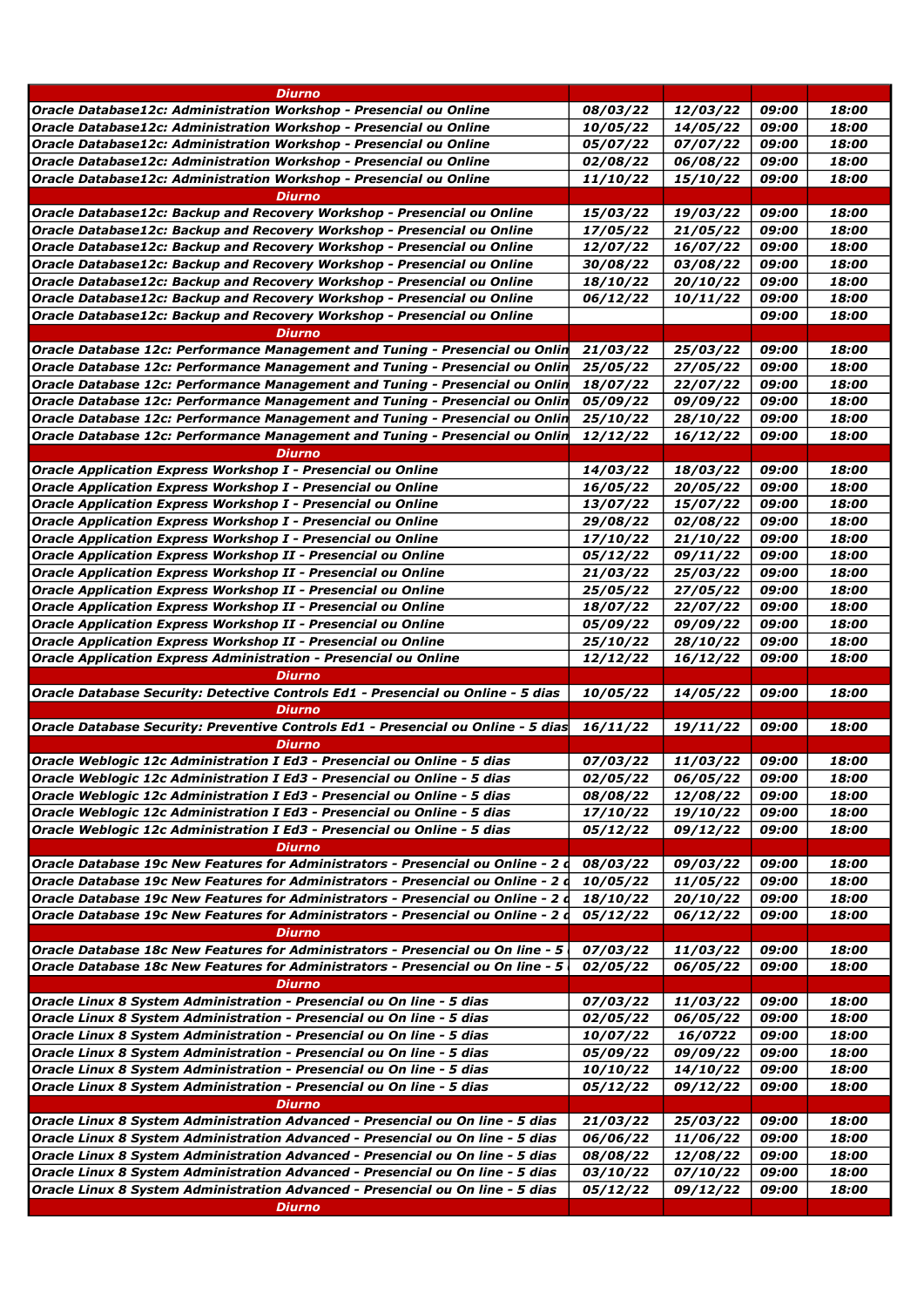| Oracle Solaris 11 System Administration Ed 6 - Presencial ou Online - 5 dias      | 07/06/22               | 10/06/22              | 09:00 | 18:00 |
|-----------------------------------------------------------------------------------|------------------------|-----------------------|-------|-------|
| Oracle Solaris 11 System Administration Ed 6 - Presencial ou Online - 5 dias      | 09/08/22               | 13/08/22              | 09:00 | 18:00 |
| Oracle Solaris 11 System Administration Ed 6 - Presencial ou Online - 5 dias      |                        |                       | 09:00 | 18:00 |
|                                                                                   | 06/12/22               | 10/12/12              |       |       |
| <b>Diurno</b>                                                                     |                        |                       |       |       |
| Oracle Solaris 11 Advanced System Administration Ed 6 - Presencial ou Online - §  | 13/12/21               | 17/12/21              | 09:00 | 18:00 |
| <b>Diurno</b>                                                                     |                        |                       |       |       |
| My SOL for Database Administration Ed 5 - Presencial ou On line - 5 dias          | 22/03/22               | 26/03/22              | 09:00 | 18:00 |
| My SQL for Database Administration Ed 5 - Presencial ou On line - 5 dias          | 07/06/22               | 10/06/22              | 09:00 | 18:00 |
| My SQL for Database Administration Ed 5 - Presencial ou On line - 5 dias          | 09/08/22               | 13/08/22              | 09:00 | 18:00 |
| My SQL for Database Administration Ed 5 - Presencial ou On line - 5 dias          | 04/10/22               | 08/10/22              | 09:00 | 18:00 |
| My SQL for Database Administration Ed 5 - Presencial ou On line - 5 dias          | 06/12/22               | 10/12/12              | 09:00 | 18:00 |
| Diurno                                                                            |                        |                       |       |       |
|                                                                                   |                        |                       |       |       |
| My SQL Fundamentals - Presencial ou Online - 4 dias                               | 17/05/22               | 20/05/22              | 09:00 | 18:00 |
| My SQL Fundamentals - Presencial ou Online - 4 dias                               | 12/07/22               | 15/07/22              | 09:00 | 18:00 |
| My SQL Fundamentals - Presencial ou Online - 4 dias                               | 16/08/22               | 19/11/22              | 09:00 | 18:00 |
| My SQL Fundamentals - Presencial ou Online - 4 dias                               | 16/11/22               | 19/11/22              | 09:00 | 18:00 |
| <b>Diurno</b>                                                                     |                        |                       |       |       |
| My SQL Cluster Ed 4 - Presencial ou Online - 4 dias                               | 09/08/22               | 13/08/22              | 09:00 | 18:00 |
| My SQL Cluster Ed 4 - Presencial ou Online - 4 dias                               | 06/12/22               | 10/12/12              | 09:00 | 18:00 |
|                                                                                   |                        |                       |       |       |
| Diurno                                                                            |                        |                       |       |       |
| My SQL Performance Tuning Ed. 4 - Presencial ou Online - 4 dias                   | 09/08/22               | 13/08/22              | 09:00 | 18:00 |
| My SQL Performance Tuning Ed. 4 - Presencial ou Online - 4 dias                   | 06/12/22               | 10/12/22              | 09:00 | 18:00 |
| <b>Diurno</b>                                                                     |                        |                       |       |       |
| Java SE 8 Fundamentals - Presencial ou Online - 5 dias                            |                        | 0505/04/22 0707/04/22 | 09:00 | 18:00 |
| Java SE 8 Fundamentals - Presencial ou Online - 5 dias                            | 05/07/22               | 09/07/22              | 09:00 | 18:00 |
| Java SE 8 Fundamentals - Presencial ou Online - 5 dias                            | 25/10/22               | 29/10/22              | 09:00 | 18:00 |
| Java SE 8 Fundamentals - Presencial ou Online - 5 dias                            | 06/12/22               | 10/12/22              | 09:00 | 18:00 |
| Diurno                                                                            |                        |                       |       |       |
| Java SE 8 Programming - Presencial ou Online - 5 dias                             |                        |                       |       |       |
|                                                                                   | 07/06/22               | 11/06/22              | 09:00 | 18:00 |
| Java SE 8 Programming - Presencial ou Online - 5 dias                             | 09/08/22               | 13/08/22              | 09:00 | 18:00 |
| Java SE 8 Programming - Presencial ou Online - 5 dias                             | 08/11/22               | 12/11/22              | 09:00 | 18:00 |
| Diurno                                                                            |                        |                       |       |       |
| Java Performance Tuning Ed 1 - Presencial ou Online - 3 dias                      | 05/05/22               | 07/05/22              | 09:00 | 18:00 |
| <b>Diurno</b>                                                                     |                        |                       |       |       |
| Developing Applications with Java EE 6 on Weblogic Server 12c - Presencial ou O   | 07/06/22               | 11/06/22              | 09:00 | 18:00 |
| <b>Diurno</b>                                                                     |                        |                       |       |       |
| Diurno                                                                            |                        |                       |       |       |
| Oracle SOA Suite 12c Essentials Concepts Ed 2 - Presencial ou Online - 3 dias     | 24/05/22               | 26/05/22              | 09:00 | 18:00 |
| Oracle SOA Suite 12c Essentials Concepts Ed 2 - Presencial ou Online - 3 dias     | 26/07/22               | 28/07/22              | 09:00 | 18:00 |
|                                                                                   |                        |                       |       |       |
| Oracle SOA Suite 12c Essentials Concepts Ed 2 - Presencial ou Online - 3 dias     | <i><b>13/09/22</b></i> | 15/09/22              | 09:00 | 18:00 |
| Oracle SOA Suite 12c Essentials Concepts Ed 2 - Presencial ou Online - 3 dias     | 15/11/22               | 17/11/22              | 09:00 | 18:00 |
| <b>Diurno</b>                                                                     |                        |                       |       |       |
| Oracle SOA Suite 12c Build Composite Applications Ed 2 - Presencial ou Online - 5 | 22/11/22               | 26/11/22              | 09:00 | 18:00 |
| Diurno                                                                            |                        |                       |       |       |
| Oracle BPM 12c Essentials Ed 1 - Presencial ou Online - 5 dias                    | 18/10/22               | 22/10/22              | 09:00 | 18:00 |
| <b>Diurno</b>                                                                     |                        |                       |       |       |
| Oracle BPM 12c Advanced Implementation Ed 1 - Presencial ou Online - 5 dias       | 25/10/22               | 29/10/22              | 09:00 | 18:00 |
| <b>Diurno</b>                                                                     |                        |                       |       |       |
| Oracle Golden Gate 12c Fundamentals for Oracle Ed 2 - Presencial ou Online - 4 d  | 06/12/22               | 09/12/22              | 09:00 | 18:00 |
| Diurno                                                                            |                        |                       |       |       |
|                                                                                   |                        |                       |       |       |
| Oracle Golden Gate 12c Advanced Configuration for Oracle Ed 1 - Presencial ou O   | 27/09/22               | 30/09/22              | 09:00 | 18:00 |
| Oracle Golden Gate 12c Advanced Configuration for Oracle Ed 1 - Presencial ou O.  | 13/12/22               | 16/12/22              | 09:00 | 18:00 |
| <b>Diurno</b>                                                                     |                        |                       |       |       |
| Oracle Golden Gate 19c Fundamentals for Oracle - Presencial ou Online - 4 dias    | 22/03/22               | 25/03/22              | 09:00 | 18:00 |
| Oracle Golden Gate 19c Fundamentals for Oracle - Presencial ou Online - 4 dias    | 13/09/21               | 16/09/21              | 09:00 | 18:00 |
| Oracle Golden Gate 19c Fundamentals for Oracle - Presencial ou Online - 4 dias    | 29/11/21               | 02/12/21              | 09:00 | 18:00 |
| Diurno                                                                            |                        |                       |       |       |
| Oracle Data Integrator 12c Integration and Administration Ed 3 - Presencial ou O  | 13/09/22               | 17/09/22              | 09:00 | 18:00 |
| Oracle Data Integrator 12c Integration and Administration Ed 3 - Presencial ou O  | 06/12/22               | 10/12/22              | 09:00 | 18:00 |
|                                                                                   |                        |                       |       |       |
| <b>Diurno</b>                                                                     |                        |                       |       |       |
| Oracle Data Integrator 12c Advanced Integration and Development Ed 2 - Presen     | 20/09/22               | 22/09/22              | 09:00 | 18:00 |
| Oracle Data Integrator 12c Advanced Integration and Development Ed 2 - Presen     | 13/12/22               | 15/12/22              | 09:00 | 18:00 |
| Diurno                                                                            |                        |                       |       |       |
| Oracle Database Cloud for DBAs on Oracle Cloud Infrastructure - Presencial ou Or  | 27/09/22               | 28/09/22              | 09:00 | 18:00 |
|                                                                                   |                        |                       |       |       |
| Oracle Database Cloud for DBAs on Oracle Cloud Infrastructure - Presencial ou Or  | 21/10/22               | 22/10/22              | 09:00 | 18:00 |